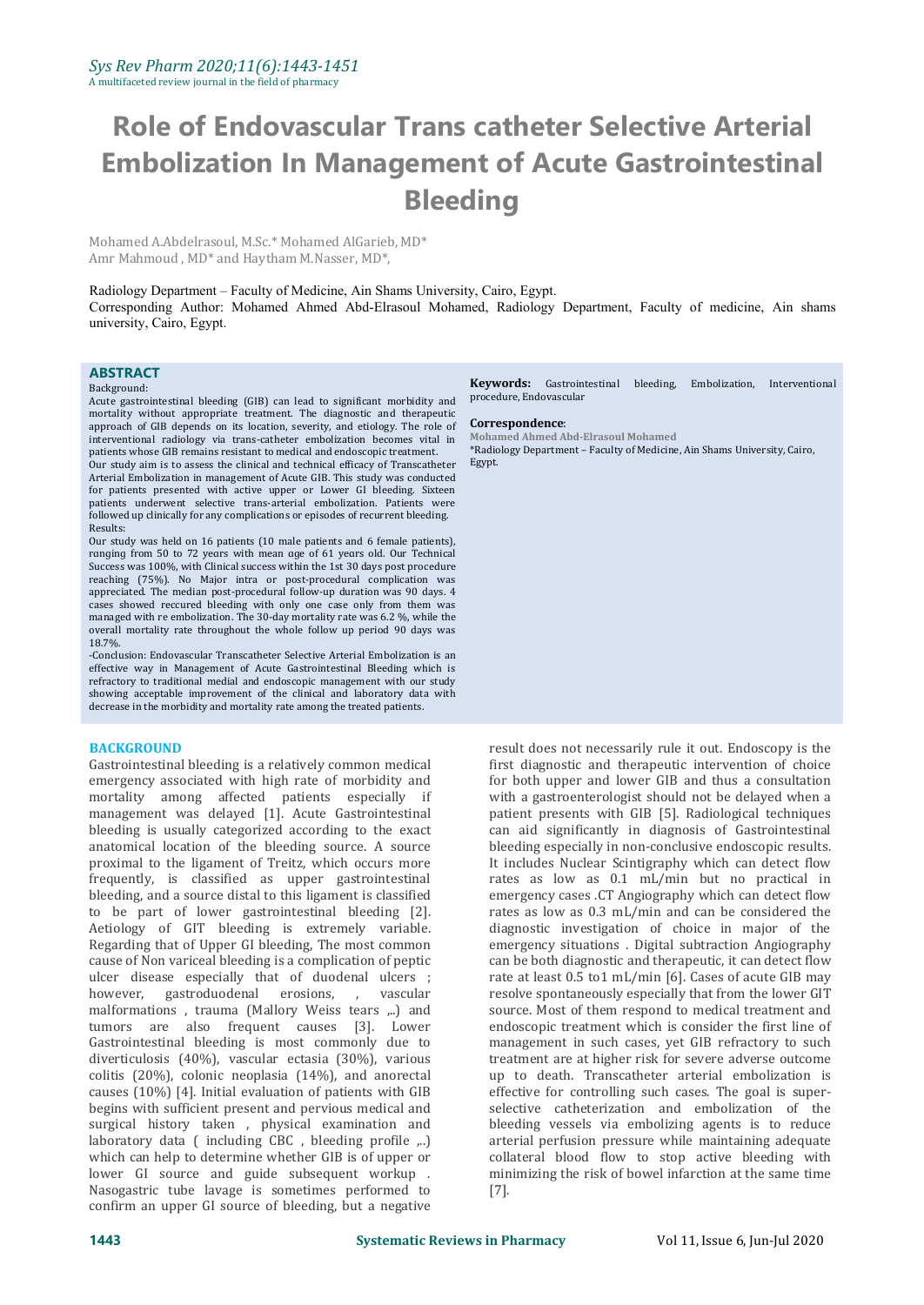**Acute Gastrointestinal Bleeding**

#### **METHODS**

This retrospective study was held from the period from July 2018 to June 2020. Informed Written consent was obtained from all patients before the intervention procedure and after agents v informing them with the steps of the procedure, expected outcome, possible complication of the technique and alternative management options. Our study population consisted of 16 patients (10 males and 6 females) with a mean age 61 years (range 50–72 years) who were referred for our interventional radiology department for management of acute GIB in three centers.

Our Inclusion criteria Include: Patient with active either upper or lower GIB refractory to medical and endoscopic treatment. No age predilection. Our Exclusion Criteria were: Patients with intermittent or non-active bleeding, till signs of activity was shown either clinically or radiologically.

All the included patient shows signs of Active GIB , such as Fresh bleeding per rectum , melena or hematemesis .Each case was analyzed individually , Full detailed history taking and Clinical assessment of the patient general condition with the aid of internal medicine physicians (gastroenterologist ) , Viewing of endoscopic Results if available (The included patients  $\boldsymbol{\checkmark}$ showed

persistent bleeding after medical and endoscopic management), Labs as Bleeding profile, Rate of **V** Important Labs:<br>Haemoglobin Dron serum creatining was reviewed Pre- gram /dl per day. Haemoglobin Drop, serum creatinine was reviewed. Preintervention CT Mesenteric Angiography were done in about 7 cases (showing positive findings in only 2 patients).

All patients were resuscitated via fluid and blood transfusion before and sometimes during the intervention procedure.

Our Intervention procedures were done on (siemens Atis Zee and Philips angiographic machines). The procedure mean duration extend from 45 minutes up to 150 minutes (with average 97.5 minutes). All the procedures with done under local anesthesia (Only 1 patient was done under general anesthesia because of irritable patient, but local anesthesia was added for puncture).

Puncture of CFA was done via selidenger technique<br>followed by insertion of E on 6 England. Novigation was of the previously noted foci of active extravasation. followed by insertion of 5 or 6–Fr sheath .Navigation was done through major abdominal vessels ( celiac Trunk , SMA , IMA ) via mother 5-Fr catheters (Cobra C2 mainly , Simmons II was used in some cases especially to catheterize the IMA ) with the aid of hydrophilic wire (Treumo wire ) .After that more distal smaller vessels were superselectively catheterized according to each case individually via microcatheter (Progreat 2.7 /2.4 Fr,Terumo or Renegade 2.7 ; Boston Scientific) on top of microwire . Diagnostic pre-embolization angiograms were taken via contrast injection through the catheter to evaluated the suspected source of bleeding, positive findings were obtained mainly in the form of the presence<br>of Active contrast outpayses in muces bluebes with acute attack of hematemesis of Active contrast extravasation , mucosal blushes with abnormal vessels suggestive of tumoral blush  $+/ \checkmark$  Important Labs: Sudden drop of neovascularization other Positive findings include more than 3 gram /dl in 4 hours. neovascularization .other Positive findings include visualization of arteries and veins on the same phase of the study suggestive of an arteriovenous malformation<br>time for other investigations. and pseudoaneurysms .

After viewing positive angiographic findings ,<br>embolization was done via multiple embolizing agent according to each case individually . The embolizating

agents used in our study were coils , embolizing particles ( PVA particles , between 355 and 500μm in size) liquid embolics (N-butylcyanoacrylate (NBCA)) and Gelatin sponge particles (Gel Foam ) were used . Embolizing agents were infused in pulsatile form inside the desired artery till stasis of flow in the desired artery was achieved .Controlled angiography was done after that to assess any residual bleeding .After that Removal of the sheath was done and compression of the entry site was done manually for 10 to 15 minutes , after that patients were instructed not to move their unilateral lower limb for 6 hours post catheterization .

Technical success was defined as obtaining complete angiographic occlusion of the targeted vessels or absence of the previously viewed positive angiographic findings. Clinical, laboratory and radiological follow up was done after a day 1, day 3, 1 week and 1 month after the day of embolization was done. Clinical success was defined as the improvement of signs and symptoms of GI bleeding within 24h after the procedure, with improvement of patient Hb level and absence for acute attacks for 30 days following the procedure.

#### ILLUSTRATED CASE

#### **Case 1**

- **History**: A 64 years old female patient presented with acute attack of active fresh bleeding per rectum.
- **Important Labs:** dropped Hemoglobin more than 2
- **Investigations done:** Colonoscopy was done<br>multiple erythematous patches of rectal multiple erythematous pat<br>telangiectasia actively bleeding.
- **Procedure**: Mesenteric Angiography with selective catheterization of the main abdominal vessels was done, followed by super selective catheterization of the superior rectal artery (suspected source of bleeding) with Renegade micocatheter. Diagnostic pre-embolization angiogram were done and revealed: 2 foci of active extravasation of contrast media **(Fig .1) .**After that embolization was done via PVA particles (300 - 500 microns) **Controlled angiography** was done after that : showing absence
- **Complications:** No appreciable complication was noted
- **Follow up**: Day 1,2,3 ,7 & Day <sup>30</sup> clinical and Laboratory follow up was done showing cessation of the attacks of Active fresh bleeding per rectum , with improvement of the HB level reaching normal range within 3 days.

#### **Case 2**

- **History**: <sup>A</sup> <sup>58</sup> years old male patient, known case of recurrent duodenal ulcers, anemic presented with
- Important Labs: Sudden drop of Hemoglobin
- **Investigations done** : Rapid clinical scenario, no
- **Procedure**: Mesenteric Angiography with selective catheterization of the celiac trunk and Superior mesenteric artery was done via 5fr cobra catheter ,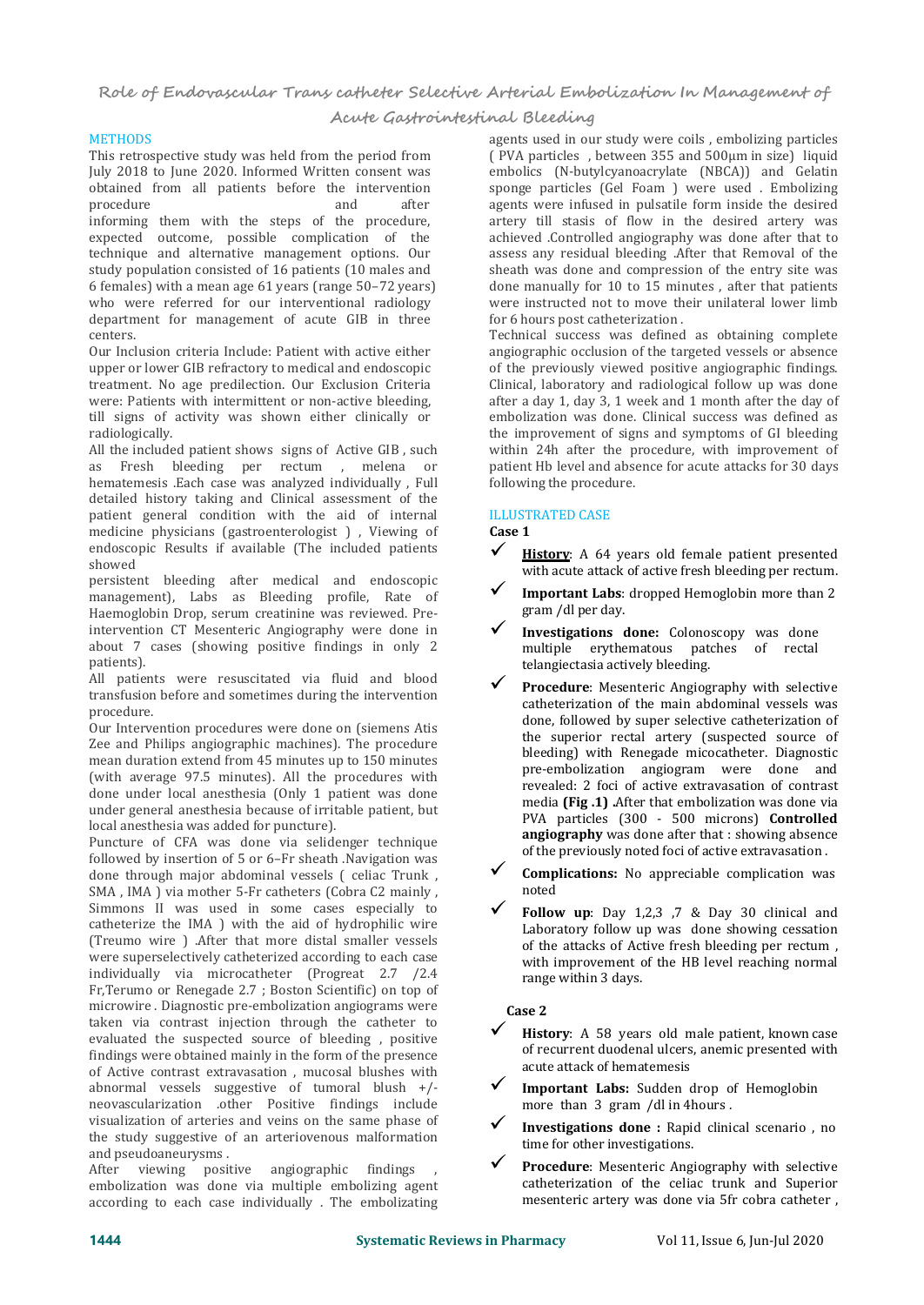**Acute Gastrointestinal Bleeding**

followed by super selective catheterization of the Gastroduodenal artery with Renegade micocatheter . Diagnostic pre-embolization angiogram were done<br>and revealed: <br>A bleeding pseudo and revealed: A bleeding pseudo aneurysm is noted arising from the lateral wall of  $\mathbf{r}$ GDA . **(Fig .2) .** Embolization was done with coils of

**Controlled angiography** was done after that :<br>showing complete obliteration of the

- **Complications** : No appreciable complication was noted
- **Follow up** : Day 1,2,3 ,7 & Day <sup>30</sup> clinical and Laboratory follow up was done showing cessation of the attack of Hematemesis within few hours post embolization , with improvement of the HB level reaching normal range within 2 days. No new attacks detected within the next 30 days .



**Fig. 1 a Selective IMA angiography showing no specific blush or contrast extravasation. b superselective catheterization of the superior rectal artery was done via microcatheter showing foci of active extravasation with increased lower rectal mucosal blush . c Zoomed SRA super selective**

**angiogram shows 2 prominent foci of extravasation ( Blue arrow ). d Post-embolization SRA super selective angiogram demonstrates absence of the previously noted foci of active extravasation with reduced of the abnormal lower rectal mucosal blush .**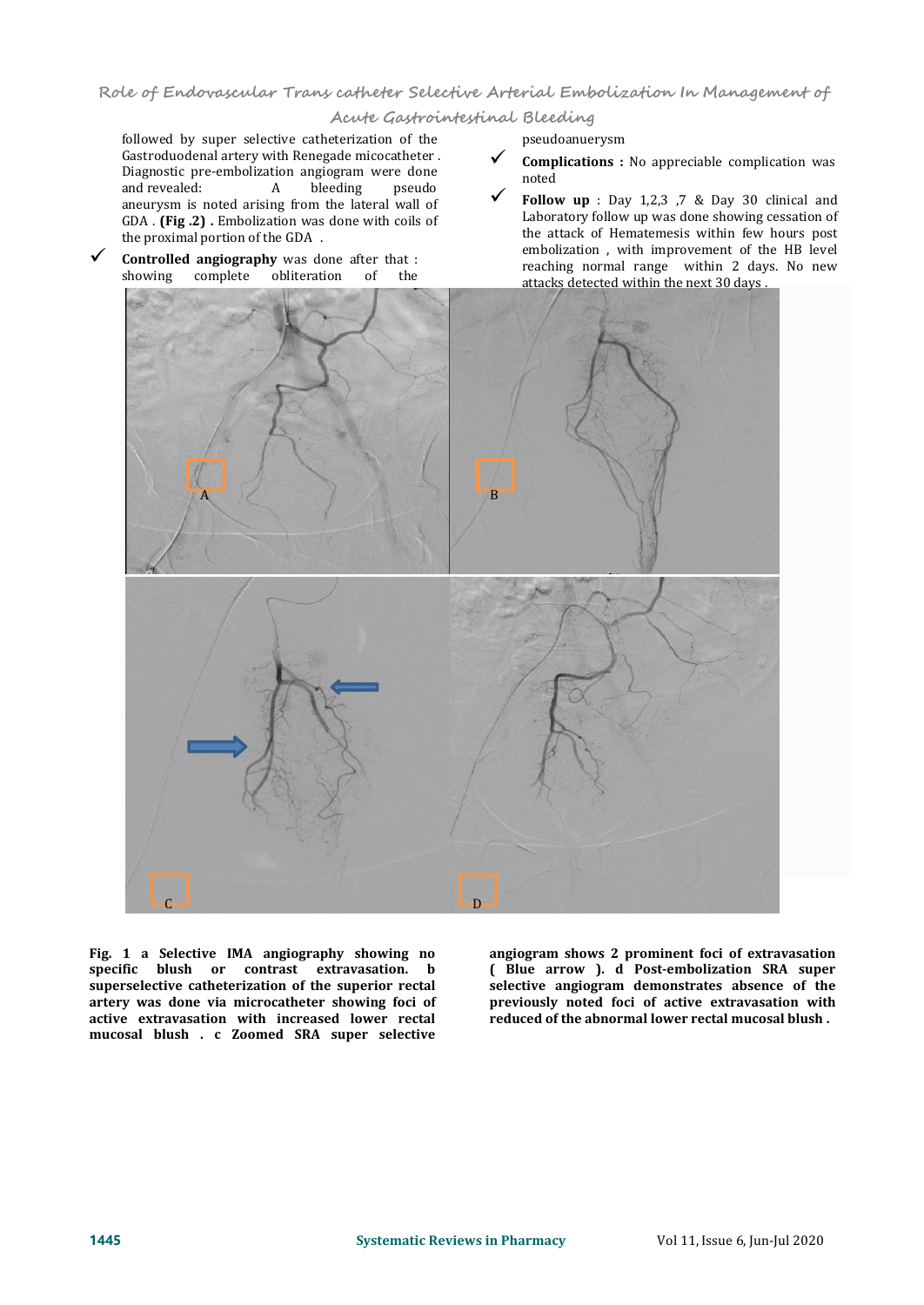**Role of Endovascular Trans catheter Selective Arterial Embolization In Management of Acute Gastrointestinal Bleeding**



Fig. 2. a Selective CHA angiography shows a bleeding pseudo aneurysm arising from GDA . b superselective catheterization of the gastroduodenal artery was done via microcatheter showing the pseudoanuerysm arising from the lateral wall of GDA . c Subtracted DSA

#### **RESULTS & STATISTICAL ANALYSIS**

Our Study Data were coded and entered using the statistical package SPSS (Statistical Package for the Social Sciences) version 23. Data were summarized using mean, standard deviation, median, minimum and maximum in quantitative data and using frequency (count) and relative frequency (percentage) for categorical data.

#### **Results**

Our study was done on 16 patient ( 10 male patients , and 6 female patients ), ranging from 50 to 72 years with meɑn ɑɡe of 61 yeɑrs old . (Table 1)

Table 1: representing the statistical data analysis for different ages enrolled at our study.

| Age (years)   | No of patients =16 |
|---------------|--------------------|
| Mean $\pm$ SD | 61                 |
| Range         | 50 -72 y           |
| Age $< 61$    | 7 (43.7%)          |

image showing the GDA pseudo anuerysm ( Black arrow ). d Post-embolization subtracted DSA image of the GDA with coils showing obliteration of the pseudoanuerysm ( Blue arrow ).

| Age > 61 | $ 9(56.3\%)$ |
|----------|--------------|
|----------|--------------|

The included patients in our study were presented to our department with symptoms and signs of active either upper or lower GIT bleeding , 5 patients presented with hematemesis (31%) , 4 patients presented with Fresh bleeding per rectum (25%), 3 patients presented with melena only (18.7 %), 3 patients presented with mixed symptoms included hematemesis and melena (18.7%),1 patient presented with other symptoms & signs included sudden acute Hemoglobin drop (6.2%) .(Fig.3)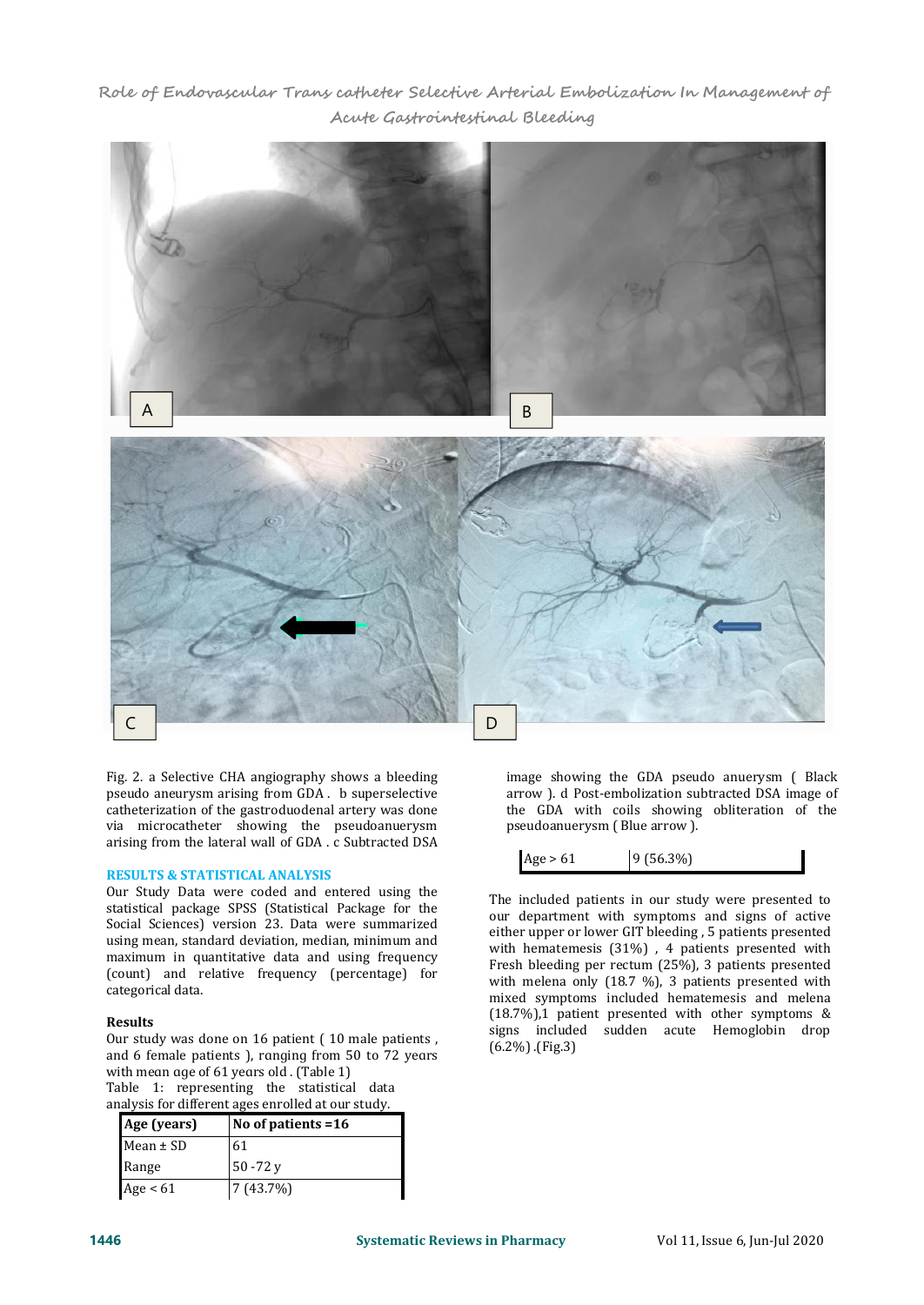#### **Acute Gastrointestinal Bleeding**



Fig. 3.: representing the percentage of patients presented with various symptoms and signs of active upper and lower GIT bleeding .

Seven patients in our study has either upper or lower Endoscopy , before intervention with failed trial of endoscopic management of the active bleeding , yet endoscopy was helpful as a diagnostic tool is 3 cases in detecting source of bleeding .All patients were resuscitated and clinically stabilized via fluid and Packed RBCs transfusion before and sometimes during our intervention procedure .<br>All Patients under

Patients underwent diagnostic mesenteric angiography , with detecting site and source of bleeding was done , the source of bleeding in 6 patients (37.5%) were from stomach and duodenum related vessels (Upper GI bleeding source ) , and in the rest 10 patients (62.5%) was from large bowel related vessels (Lower GI

bleeding source ) . Angiographic findings were mainly in the form of active extravasation seen in 11 cases ( 68.7%) , pseudo aneurysm in 2 cases (12.5 %) , vascular malformations in 2 cases (12.5 %), Tumoral blush with active extravasation in 1 case (6.25%) .(Fig.4)

Angiographic findings Percentage

# active extravasation (68%) pseudo aneurysm (12.5%) vascular malformations (12.5%) Tumoral blush with active extravasation (6.25%)

Fig. 4.: representing the percentage of Angiographic findings among the catheterized patients after diagnostic mesenteric angiography.

All patients after then were embolized with various embolic agents including ( coils , embolizing particles , liquid embolics and Gelatin sponge particles) were used. The cause of bleeding source, angiographic Findings and Embolic Agent used in management and number of sessions were summarized in Table 2.

| Table 2: Illustrating the bleeding cause & source if diagnosed before catheterization, angiographic Findings, Embolic Agent |  |  |  |  |  |  |
|-----------------------------------------------------------------------------------------------------------------------------|--|--|--|--|--|--|
| used in management and number of sessions enrolled at our study.                                                            |  |  |  |  |  |  |
|                                                                                                                             |  |  |  |  |  |  |

| Case no.                | Bleeding cause & source                                                                        | Angiographic findings                                                             | Embolic agent used in Endosession<br>management |                |
|-------------------------|------------------------------------------------------------------------------------------------|-----------------------------------------------------------------------------------|-------------------------------------------------|----------------|
| $\mathbf{1}$            | Stomach<br>vascular<br>malformation<br>(Left)<br>gastrid<br>artery)                            | Abnormal vascular<br>Malformation<br>with<br>early<br>abnormal<br>venous drainage | 2 colis<br>&<br>Gelatin<br>sponge<br>particles  | 1              |
| 2                       | Bleeding<br>Rectal<br>Telangiectasia<br>(Superior<br>rectal artery)                            | of<br>active PVA<br>Foci<br>extravasation                                         |                                                 | $\mathbf{1}$   |
| 3                       | Bleeding<br>Superior<br>mesenteric<br>artery<br>telangiectatic vessels (Right<br>colic Artery) | of<br>Foci<br>extravasation                                                       | active Gelatin<br>sponge 1<br>particles         |                |
| $\overline{\mathbf{4}}$ | Bleeding<br>Superior<br>mesenteric<br>artery<br>telangiectatic vessels (Right<br>colic Artery) | of<br>Foci<br>active<br>extravasation                                             | Coils and Gelatin<br>sponge particles           | $\overline{2}$ |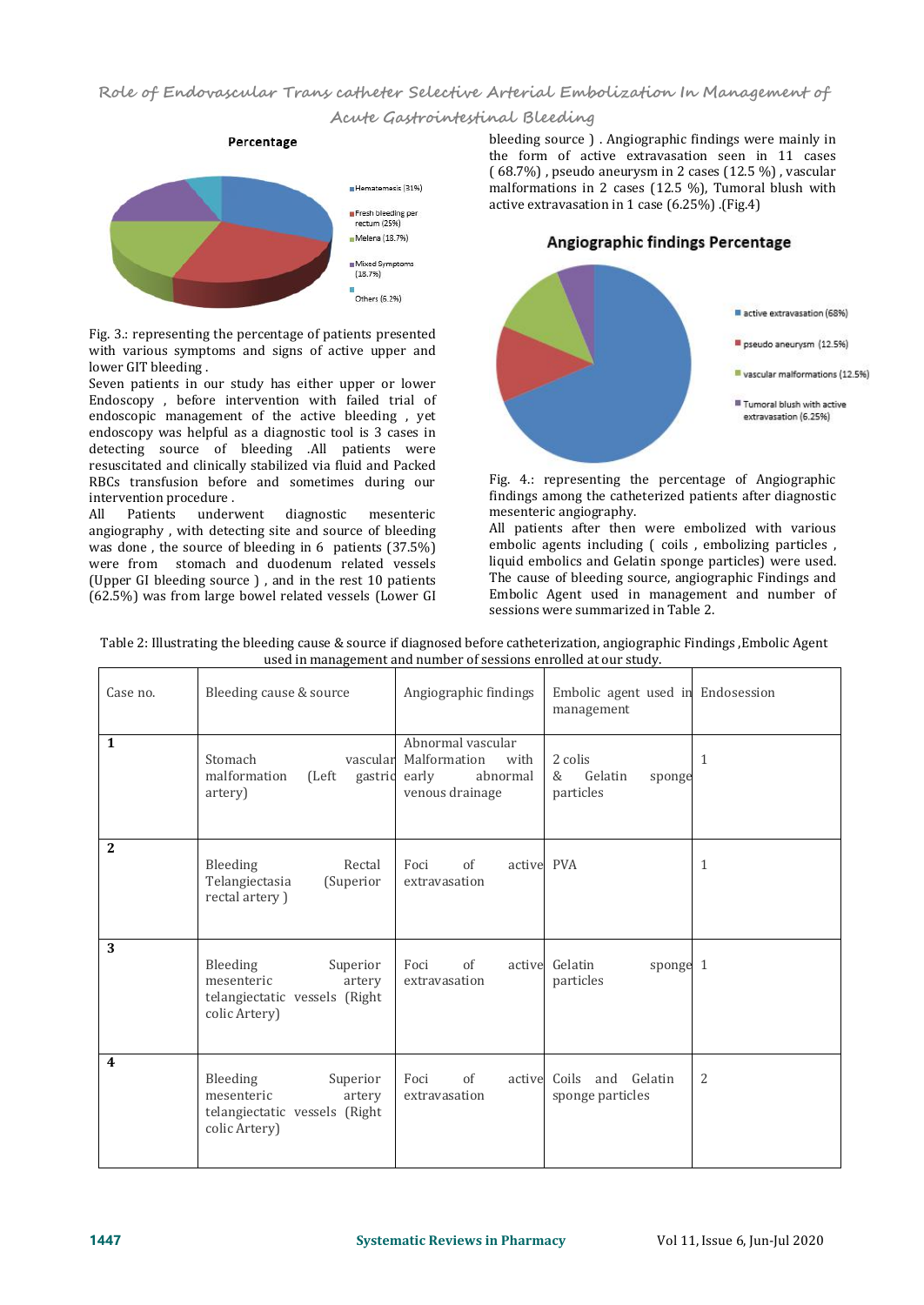| 5              | Gastroduodenal<br>Bleeding<br>artery (GDA)                                                                | active coils<br>Foci<br>of<br>extravasation                                |                                                           | $\mathbf{1}$ |
|----------------|-----------------------------------------------------------------------------------------------------------|----------------------------------------------------------------------------|-----------------------------------------------------------|--------------|
| 6              | Bleeding<br>Rectal<br>Telangiectasia<br>(Superior<br>rectal artery)                                       | Foci<br>of<br>extravasation                                                | active Gelatin<br>sponge 1<br>particles                   |              |
| $\overline{7}$ | Bleeding Superior mesenterid Foci<br>artery telangiectatic vessels extravasation<br>(middle colic Artery) | of<br>active                                                               | Coils and Gelatin<br>sponge particles                     | 1            |
| 8              | Bleeding Left gastric artery<br>(post inflammation).                                                      | Foci<br>of<br>active<br>extravasation                                      | Gelatin<br>sponge 1<br>particles                          |              |
| 9              | Bleeding<br>Gastroduodenal<br>artery (Post Peptic ulcer)                                                  | Pseudo-aneurysmal<br>Communicating<br>sac<br>with GDA                      | Coils                                                     | 1            |
| 10             | Bleeding<br>Gastroduodenal<br>artery (Post Peptic ulcer)                                                  | Pseudo-aneurysmal<br>Communicating<br>sac<br>with GDA                      | Coils                                                     | 1            |
| 11             | Colonic<br>angiodysplasia<br>(Inferior<br>mesenteric<br>vessels)                                          | Ectatic vessels with<br>early venous filling<br>(Vascular<br>malformation) | Gelatin<br>sponge 1<br>particles                          |              |
| 12             | Duodenal<br>mass<br>( gastrointestinal stromal<br>tumor )/Gastroduodenal<br>artery)                       | Tumoral blush and<br>active contrast leak                                  | Coil<br>then<br>Gelatin 1<br>sponge particles and<br>NBCA |              |
| 13             | Bleeding<br>Superior<br>mesenteric<br>artery<br>telangiectatic vessels (Right<br>colic Artery)            | Foci<br>of<br>active<br>extravasation                                      | Gelatin<br>sponge 1<br>particles                          |              |
|                |                                                                                                           |                                                                            |                                                           |              |

**Role of Endovascular Trans catheter Selective Arterial Embolization In Management of Acute Gastrointestinal Bleeding**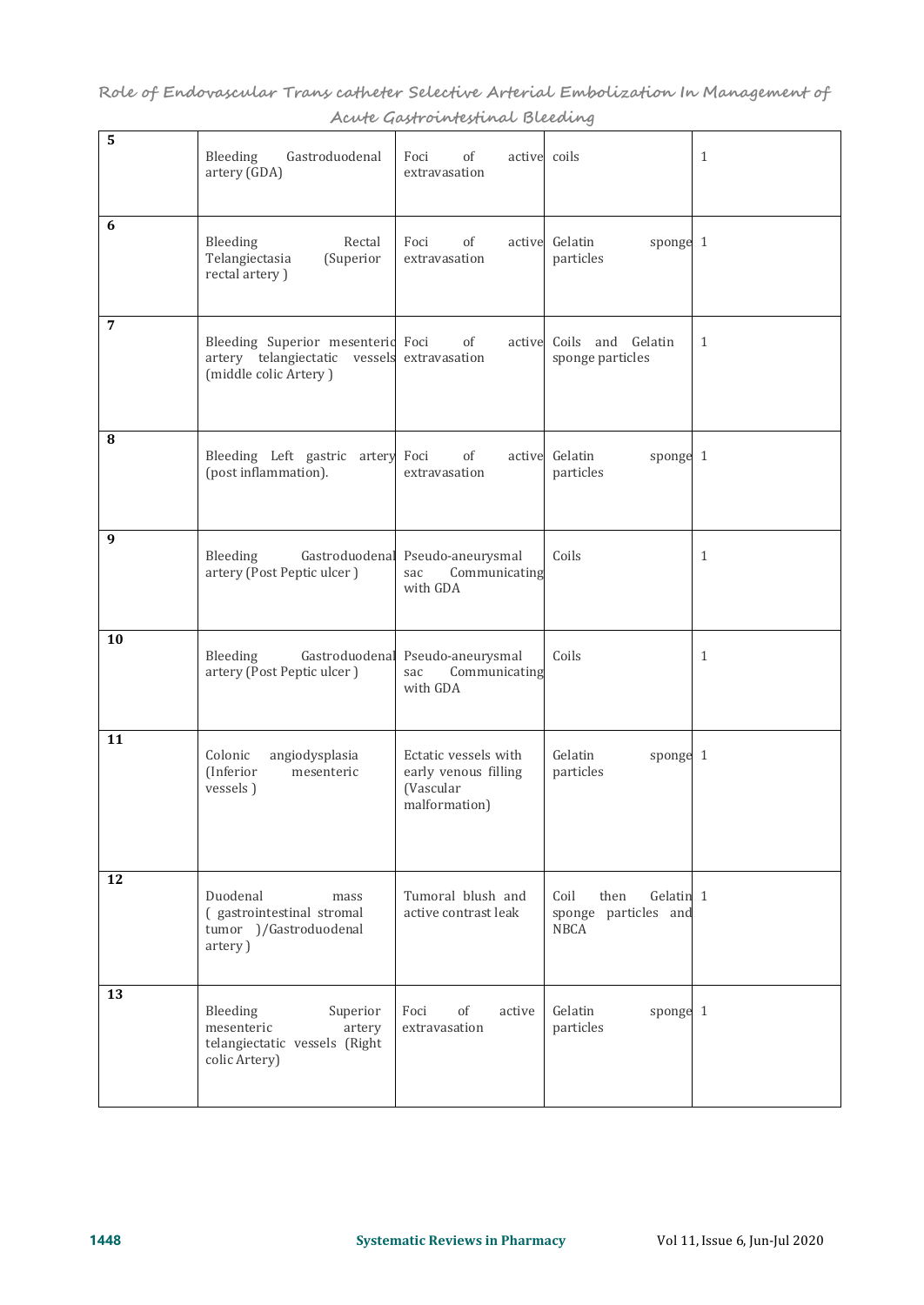**Role of Endovascular Trans catheter Selective Arterial Embolization In Management of Acute Gastrointestinal Bleeding**

| 14 | Bleeding Inferior mesenteric Foci of<br>Artery telangiectatic vessels<br>(Superior rectal artery)                   | extravasation            | active | <b>PVA</b>                       | $\mathbf{1}$ |
|----|---------------------------------------------------------------------------------------------------------------------|--------------------------|--------|----------------------------------|--------------|
| 15 | Bleeding Superior mesenteric Foci of active<br>Artery telangiectatic vessels extravasation<br>(Middle colic artery) |                          |        | Gelatin<br>sponge 1<br>particles |              |
| 16 | Bleeding<br>Superior<br>Mesenteric<br>Artery<br>telangiectatic vessels (Post<br>IBD)<br>/Right coloic artery        | Foci of<br>extravasation | active | Gelatin<br>sponge 1<br>particles |              |

#### PVA (polyvinyl alcohol particles), IBD (inflammatory bowel disease), NBCA (N-butyl cyanoacrylate)

Technical success as defined before was reported in 100% of the cases, otherwise Clinical success as defined before was achieved in 12 case (75%). In 4 cases , the

bleeding recurred during the  $1^{st}$  month ( at day 4,7, 20 and  $25$  after the date of the embolization procedure ), only one patient was treated by re-embolization ( In this

patient , we use Gel sponge in the  $1<sup>st</sup>$  session and Coils in able to detect

the  $2^{nd}$  session ), the other 3 patients, two of them were highly sensitive and  $\frac{highly}{how}$  rate of

treated conservatively and the  $3^{rd}$  was treated surgically.  $\frac{mg}{m}$ 

As regard the complications, No major appreciated complications among the included cases, 12 patients developed mild to moderate abdominal pain which was controlled by prescribed Analgesics , 3 patients developed on- significant hematoma at the puncture site , which was treated conservatively . The post procedural average follow up duration was 90 days , mortality rate within the

 $1<sup>st</sup>$  30 days was only 1 case (6.2%), the patient died at  $\begin{array}{c} \text{In a recent s} \\ \text{the other hand, the total area of the two times.} \end{array}$ day 7 from recurrent non controllable bleeding attack . The overall mortality rate among the patient during the follow up mentioned period was 3 patients (18.7 %).

### DISCUSSION

Recent Studies support the claim that Transcatheter Selective Arterial Embolization become an important effective way in Management of Acute Gastrointestinal Bleeding which is considered a common medical emergency associated with significant increase in morbidity and mortality rate among affected patients especially if not managed properly [8-10].

Diagnostic mesenteric angiography may be negative in some patients complaining from upper or lower GIT bleeding, due to many issues , the most important is doing the procedure during non-active bleeding attack , or low rate of bleeding during the intervention procedure , DSA requires a relatively higher rate of bleeding( than other diagnostic tools ) of at least 0.5 to 1ml/minute to detect the bleeder .Other diagnostic tools may be used before intervention including Radionuclide scintigraphy (RS) andPost

contrast enhanced CT Angiography. Scintigraphy has a high sensitivity rate and can detect bleeding rates as low as 0.1ml/minute but is less specific and not practical for unstable urgent patients due

to a longer study time required as well as reduced diagnostic yield with brisk bleeding and un availability of the Radionuclide agent all the time . CT Angiography is able to detect bleeding rates of 0.3–0.5ml/min and is highly sensitive and specific especially when done via high flow rate of contrast injection during the investigation (5 ml/sec) . [11-13 ].

As regard upper GIT bleeding, Endoscopic therapy is considered the 1st recommended line of recommended line treatment ,however Uncontrolled bleeding after medical and endoscopic management , in such cases is still frequent , here percutaneous Trans catheter Selective Arterial Embolization is considered the accepted and most efficient way of management in such cases [14].

In a recent study, Audrius Š et al (2017) reported 100% technical success rate with 77.8% clinical success rate among 36 patients who underwent transcatheter arterial embolization for acute nonvariceal upper gastrointestinal bleeding [15-16].

As regard Lower GIT bleeding, in most cases the bleeding attacks stops spontaneously. Colonoscopy has been advocated as first-line management of LGIB especially it has both diagnostic and intervention roles , yet a lot of patients couldn't be managed or re-bleed even after the colonoscopy , In such cases Percutaneous TAE is considered the most important next step in management [17].

Waugh et al (2004) performed a review of 27 embolization cases over a period of 63 months at a metropolitan teaching hospital in Melbourne . They achieved technical success in 26 cases and clinical success in 19 cases with repeat embolization in 6 cases [18].

Additionally Tan et al. (2008) reviewed a series of 32 cases of mesenteric embolization over a period of 82 months at a large teaching hospital in Singapore. Technical success was achieved in 31 cases ; however , clinical success was achieved only in 20 cases. 7 cases rebleed with 1 managed with repeat embolization, 1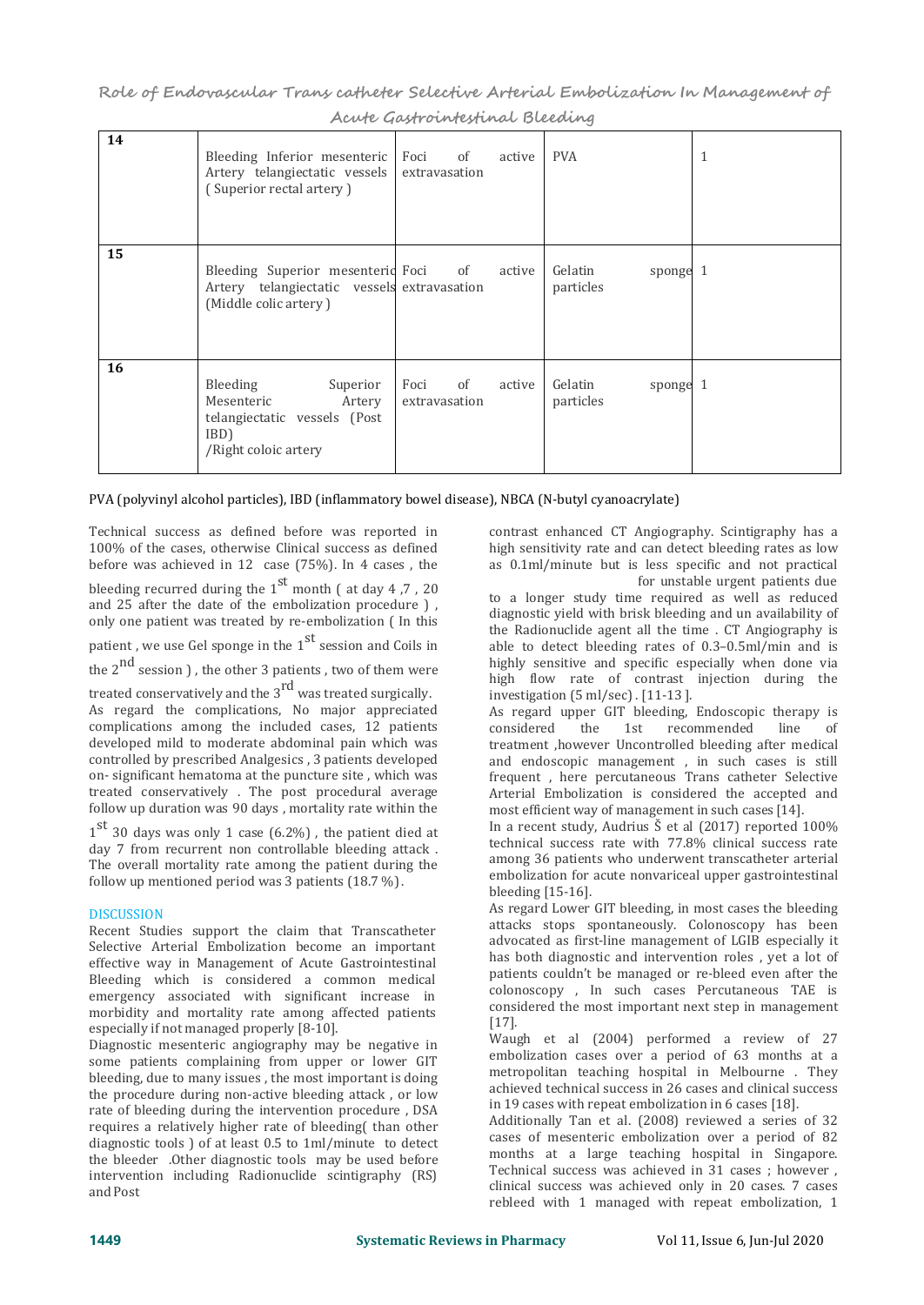#### **Acute Gastrointestinal Bleeding**

treated with colonoscopy, and 4 progressing to surgery, and the remaining case was managed conservatively [19]. A More recent study was one via D. Chan et al.(2014) in which Mesenteric embolization was performed in 26 patients with LGIB .Technical success rate was 100%, with no occurrence of post-embolization ischaemia. Clinical success rate was 65.4%, with nine patients re bleeding within 30 days post- embolization . [20].

In Our study , 16 patient with either upper or lower Gastrointestinal bleeding were involved . Our Technical Success was 100%, and our Clinical success within the 1st 30 days post procedure was 75% . 4 cases showed<br>recurred bleeding with only one case only from them was REFERENCES recurred bleeding with only one case only from them was managed with re embolization .The 30-day mortality rate was 6.2 %, while the overall mortality rate throughout the whole follow up period 90 days was 18.7%.

Trans catheter arterial embolization is preferred to surgery in most of cases with failed or inapplicable<br>endoscopic management especially in elder and other 2. endoscopic management especially in elder and other high-risk patients, because it is not as invasive as surgery, has few complications , with lower rate of mortality and anesthesia related complications in comparison to blee<br>surgery as almost most of the cases were done vial local and 908 surgery as almost most of the cases were done vial local anesthesia [21-23].

Trans arterial Embolization as any intervention may be associated with complications , most of them are minor , non-significant like small puncture site hematoma , post procedural abdominal pain , however more serious complications may happen such as non-target embolization , which may arise from non-experienced operator or abnormal refluxing of embolizing agents into<br>non-targeted vessels bowel ischemia is not non targeted vessels , bowel ischemia is not uncommon .In our study only 3 patients developed puncture site related non-significant hematoma, with 12 patients developed mild to moderate abdominal pain acute<br>nost-procedural pain which was controlled by prescribed and a 82-92 post-procedural pain which was controlled by prescribed<br>Analgesics vet No maior annreciated complications 6 Analgesics , yet No major appreciated complications among the included cases.[24].

Our study is limited by its retrospective nature and inclusion of only small numbers of patients, variation in etiology of upper and lower GIT cases included in the study, in addition to the variation in the detected<br>angiographic Findings, different embolic material used. angiographic Findings, different embolic material used . Also Post procedural follow up time was not too long in this study We Recommend Further Extended blind randomized trial on larger group of patients need to be<br>done with prolonged period of follow-up to assess the done with prolonged period of follow-up to assess the effectiveness of Transcatheter Arterial Embolization as a Management option for Acute Gastrointestinal Bleeding in decreasing long term mortality and morbidity among the treated patient in comparison to other available options<br>like surgical intervention. 9. like surgical intervention.

#### **CONCLUSIONS**

Advances in catheter-based techniques and newer embolic agents, as well as recognition of the effectiveness and the Mandrino F, of minimally invasive treatment options, have expanded Emergency of minimally invasive treatment options, have expanded the role of Endovascular Transcatheter Selective Arterial<br>Embolization in the management of Acute management Gastrointestinal Bleeding with our study showing acceptable improvement of the clinical and laboratory data with decrease in the morbidity and mortality rate , without major complications among the treated patients

GIB : Gastrointestinal Bleeding CFA: Common Femoral artery . IMA : Inferior mesenteric artery . PVA: polyvinylalcohol particles SRA : Superior rectal artery . CHA : common hepatic artery DSA: Digital subtraction angiography LGIB: Lower Gastrointestinal bleeding NBCA: N-butyl cyanoacrylate GDA: Gastroduodenal artery TAE: Transarterial embolization

#### **REFERENCES**

- 1. Pyeong HK, Jiaywei T, Ji Hoon S, , and Sung-Cheol Y. Transcatheter (2017).Arterial Embolization of Gastrointestinal Bleeding with N-Butyl Cyanoacrylate: A Systematic Review and Meta-Analysis of Safety andEfficacy. J Vasc Interv Radiol ;28:522–531
- Wong TC, Wong KT, Chiu PW et al (2011).A comparison of angiographic embolization with surgery after failed endoscopic hemostasis to bleeding peptic ulcers. Gastrointest Endosc ;73:900– 908.
- 3. Boonpongmanee S, Fleischer DE and Pezzullo JC (2004).The frequency of peptic ulcer as a cause of upper-GI bleeding is exaggerated.Gastrointest Endosc; 59: 788-94
- Hreinsson JP, Kalaitzakis E, Gudmundsson S and Björnsson ES(2013). Upper gastrointestinal bleeding: incidence, etiology and outcomes in a population based setting. Scand J Gastroenterol; 48:439-447
- 5. Ramaswamy RS, Choi HW, Mouser HC, Narsinh KH, McCammack KC, Treesit T and Kinney TB(2014). Role of interventional radiology in the management of acute gastrointestinal bleeding. World J Radiol; 6(4): 82-92
- 6. Rondonotti E, Marmo R, Petracchini M, de Franchis R and PennazioM (2013). The American Society for Gastrointestinal Endoscopy (ASGE) diagnostic algorithm for obscure gastrointestinal bleeding: eight burning questions from everyday clinical practice. Dig Liver Dis; 45:179-185
- 7. Mirsadraee S, Tirukonda P, Nicholson A, Everett SM and McPhersonSJ. (2011) Embolization for non variceal upper gastrointestinal tract haemorrhage: a systematic review. Clin Radiol ; 66: 500-509
- Yang J, Zhang X, Huang Y, et al (2016).Diagnosis and treatment of abdominal arterial bleeding after radical gastrectomy: a retrospective analysis of 1875 consecutive resections for gastric cancer. J Gastrointest Surg; 20: 510- 20.
- 9. Bagdasarov V, Bagdasarova E, Chernookov A, et al (2016). Endovascular arterial embolization for duodenal bleeding as an alternative to surgical approach. Khirurgiia (Sofiia); 2: 45-50.
- 10. Zandrino F, Tettoni S, Gallesio I, et al (2017). arterial embolization of upper gastrointestinal and jejunal tumors: an analysis of12 patients with severe bleeding. Diagn Interv Imaging; 98:51-6.
- 11. Park S, Shin JH, Gwon DI et al (2017) .Transcatheter arterial embolization for gastrointestinal bleeding associated with gastric carcinoma: prognostic factors predicting successful hemostasis and survival. JVasc Interv Radiol ; 28:1012–1021.

List of abbreviations